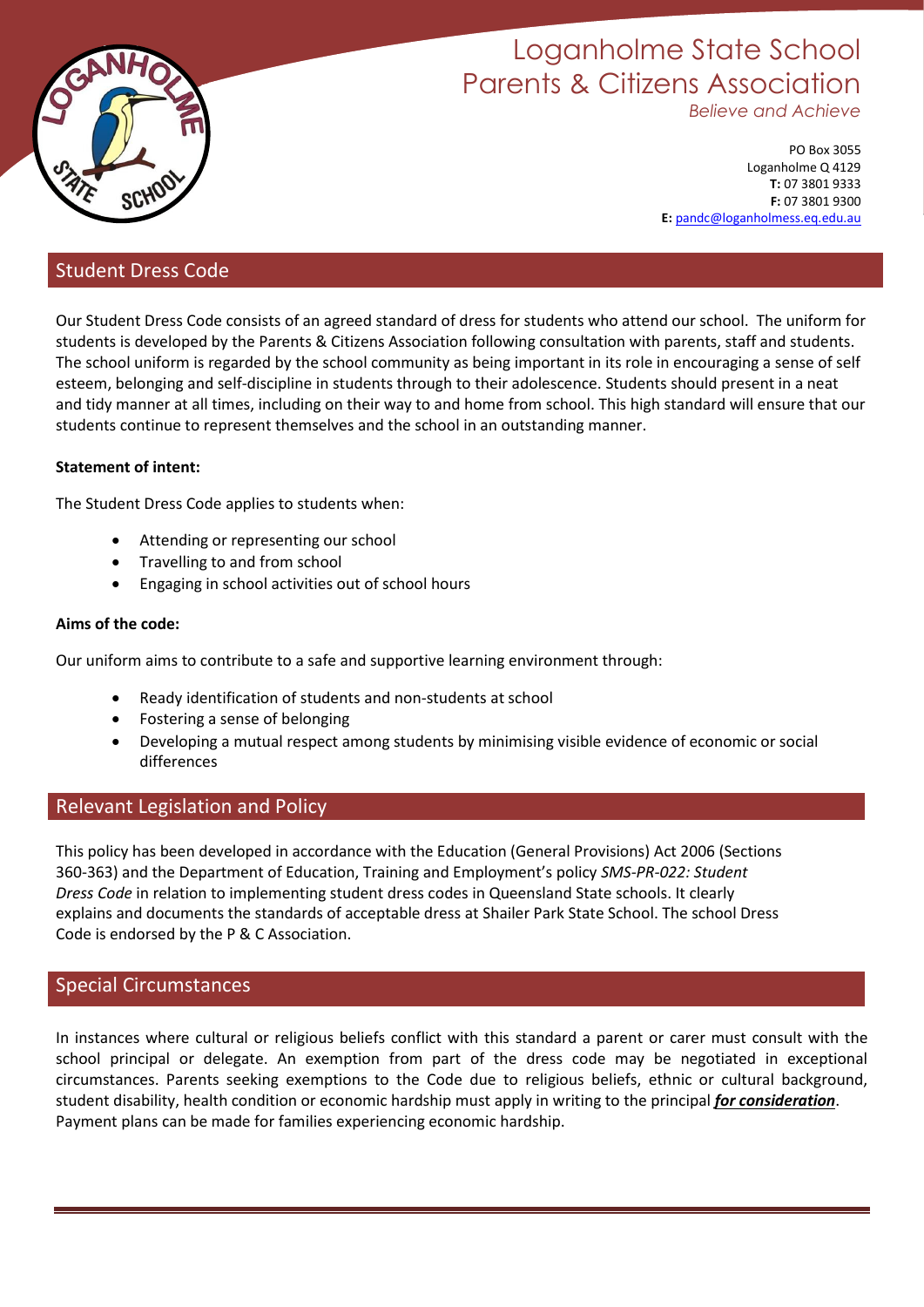### Responsibilities

**Parents** are responsible for ensuring their children *wear a correct, presentable and a clearly labelled uniform– including the school hat to school each day.* On the rare occasion that this is not possible a written explanation or phone call explaining the reason is required. This will be accepted for specified and temporary reasons rather than long-term waivers of the uniform expectations.

The **P&C Association** is responsible for consulting with the school community regarding uniform information and managing the uniform shop.

The **Principal** is responsible for enforcing the code, providing the Student Dress Code to families at the time of enrolment and ensuring that the Student Dress Code and its application comply with both EQ policy and the Education (General Provisions) Act 2006.

**Teachers** are responsible for expecting all students to wear their correct uniform each day and requesting a note from home explaining why students are not in uniform. Teachers may work in partnership with families experiencing difficulty in having the full school uniform.

## School Uniform

Students are required to wear complete school (not sports) uniforms for all formal occasions such as special visits outside the school, school photo day and other public functions.

Students who arrive at school unsuitably dressed may either be sent home or supplied with correct items of uniform, on loan only.

| <b>Summer Uniform</b> |                          |                                                                    |  |  |  |
|-----------------------|--------------------------|--------------------------------------------------------------------|--|--|--|
| Either                | -                        | School dress                                                       |  |  |  |
| or                    | $\overline{\phantom{0}}$ | Maroon shorts/skort/skirt                                          |  |  |  |
| Shirt                 | -                        | School polo                                                        |  |  |  |
| Socks                 | -                        | White (short)                                                      |  |  |  |
| Shoes                 | $\overline{\phantom{a}}$ | Black lace up (or Velcro) or black joggers/sneakers/leather shoes. |  |  |  |
|                       |                          | Laces must be black. (no high tops)                                |  |  |  |
| Hat                   | $\overline{\phantom{a}}$ | Maroon school hat (no caps allowed)                                |  |  |  |

- Maroon bike pants worn under school dresses must not be visible.
- Shirts worn underneath school shirts must not be visible. If the shirt is visible the student will be asked to remove it.

### Winter Uniform

- School dress with maroon tights (optional) and maroon jumper or Zip Jacket (no writing or pictures).
- Maroon track pants with school polo and maroon jumper or zip jacket (no writing or pictures).

| Sports Uniform |                                                                                              |                                                                    |  |  |  |
|----------------|----------------------------------------------------------------------------------------------|--------------------------------------------------------------------|--|--|--|
| Shorts         | $\overline{\phantom{0}}$                                                                     | Maroon                                                             |  |  |  |
| Shirt          | $\overline{\phantom{a}}$                                                                     | House polo** or school polo                                        |  |  |  |
| Socks          | $\overline{\phantom{a}}$                                                                     | White (short)                                                      |  |  |  |
| <b>Shoes</b>   | $ \,$                                                                                        | Black lace up (or Velcro) or black joggers/sneakers/leather shoes. |  |  |  |
|                |                                                                                              | Laces must be black. (no high tops)                                |  |  |  |
| Hat            | $\overline{\phantom{a}}$                                                                     | Maroon school hat (no caps allowed)                                |  |  |  |
|                | **On sports day students have a choice of wearing the house polo or the school polo only. ** |                                                                    |  |  |  |

Please Note:

- Students are not permitted to wear makeup, nail polish or jewellery (other than basic studs/sleepers)
- Students with hair longer than shoulder length must be tied up at all times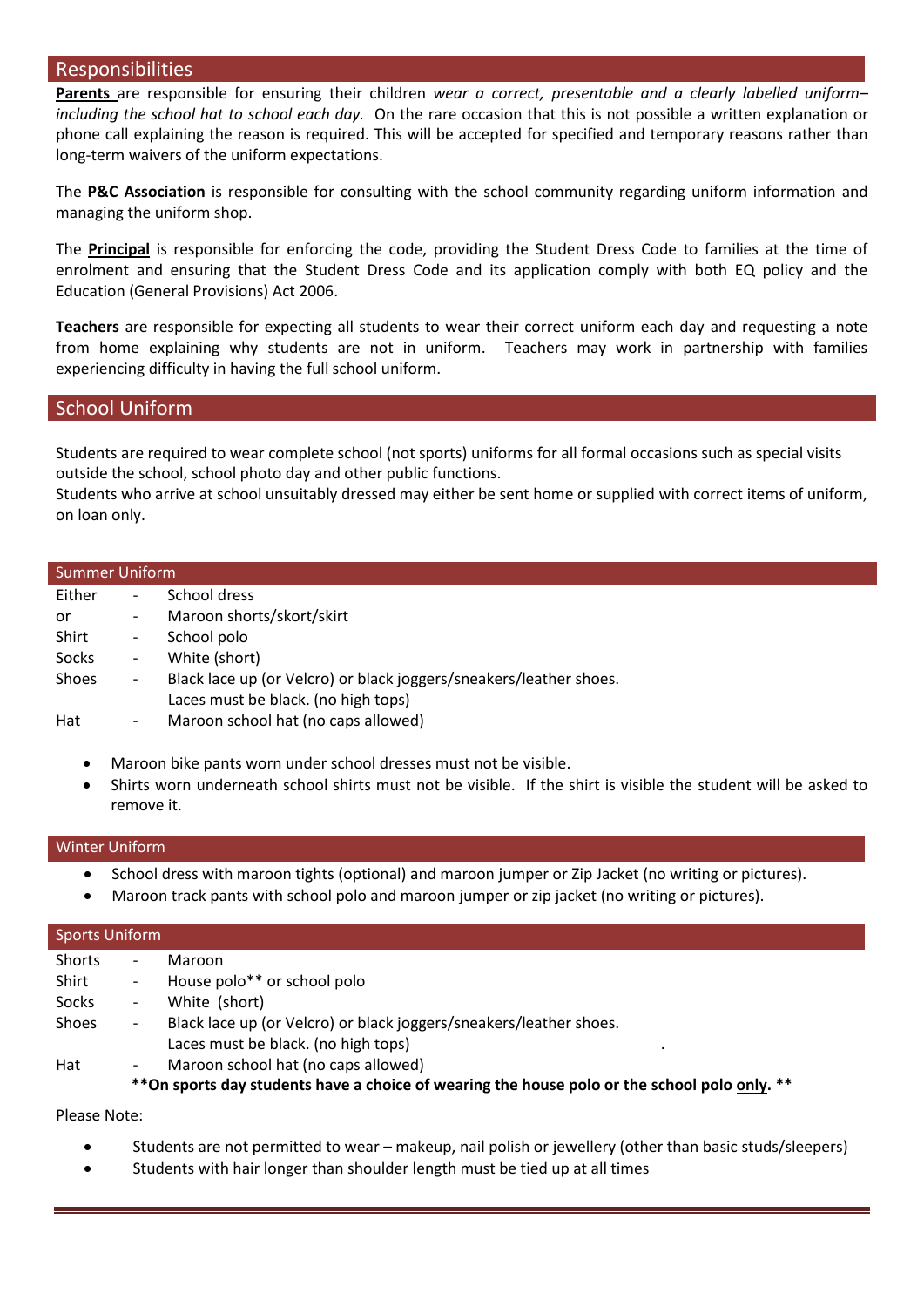#### Leadership Shirt

Year 6 students who have earnt their Senior Shirt are able to wear their senior shirt as part of their full school uniform EXCEPT for all formal occasions such as special visits outside the school, school photo day and other public functions.

#### Shoes

- Black, fully enclosed leather/vinyl lace-up, Velcro, buckle shoes or "Mary Janes" are to be worn with the formal uniform and also acceptable to be worn with the sports uniform.
- No skate shoes, slip-ons, boots, coloured laces, ballet type, "Volley's" or "Dunlop Volley's", canvas or suede shoes will not be accepted. These shoes do not provide sufficient protection when students are participating in learning experiences or in the playground.

| Acceptable      | Unacceptable |
|-----------------|--------------|
|                 |              |
|                 |              |
| Laces or velcro |              |
|                 |              |

#### Jewellery

- Small plain silver or gold stud/sleepers earrings worn in the ears.
- No spacers, bright coloured earrings or body piercings are permitted.
- Neck chains for religious purposes must be worn out of sight. Parents must understand that in accordance with Workplace, Health and Safety standards any student wearing a neck chain will be removed from any physical activity that could place them in danger.
- Wrist watches are the only acceptable jewellery.

#### Hair and Make Up

All students at the school are to be well groomed and the following must be adhered to: Hairstyles must be neat, clean, tidy and well-maintained

 Students (Male and Female) with hair below the ear must be secured away from the face, pinned back and/or tied up with a maroon hair tie/hair band/clip.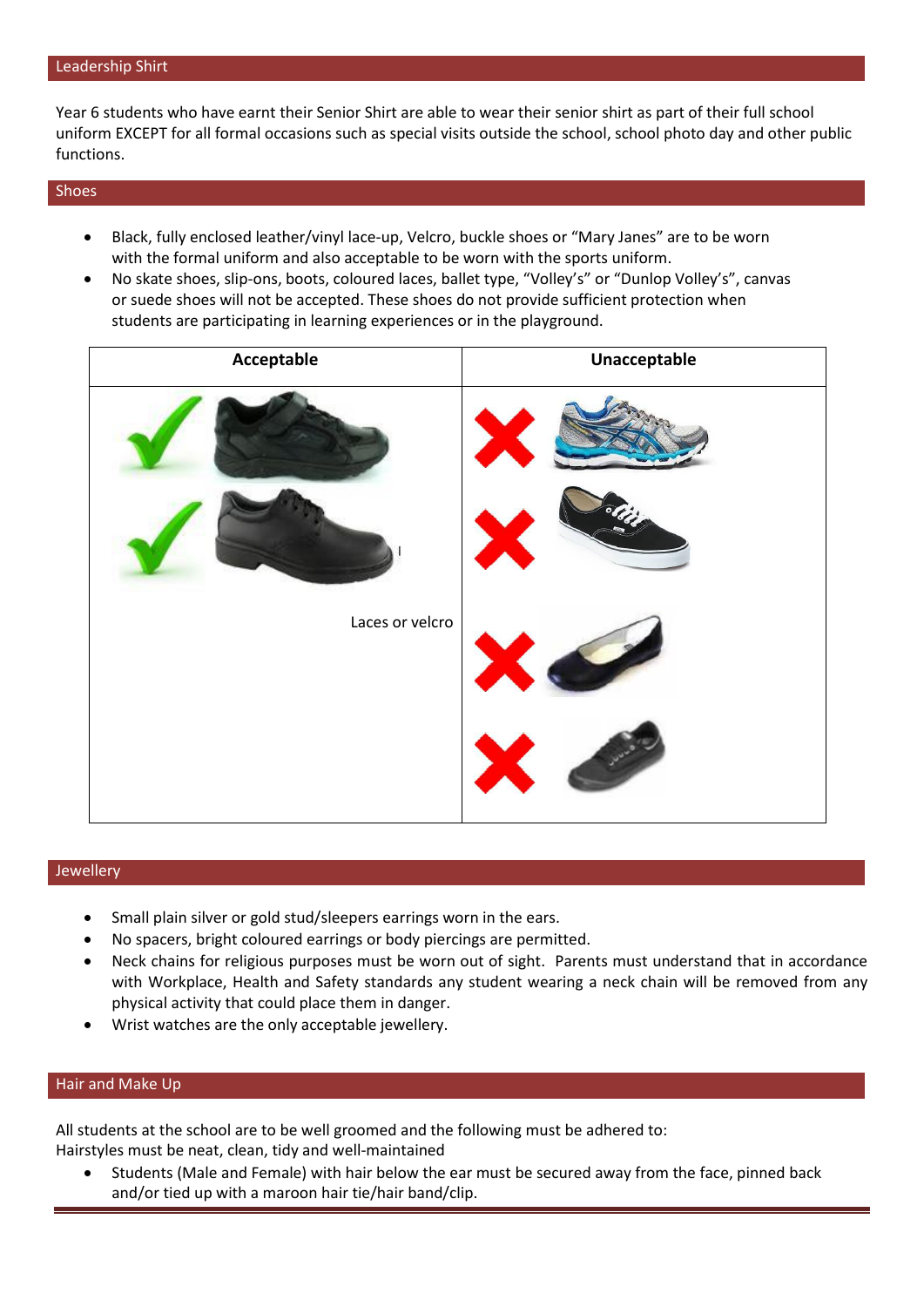- Only LSS colour hair ribbons/bows/scrunchies/clips are permitted.
- It is unacceptable for hair to be coloured or dyed a non-natural colour.
- Extreme hairstyles such as "Mohawks", tracks, rats tails or shaved sections are not permitted.
- Accessories are not permitted. These include but are not limited to bandanas, beanies or other brightly coloured headwear.
- Eyeliner, eye shadow, mascara and other makeup is not permitted.
- False nails and/or nail polish is not permitted.

## Consequences of noncompliance with Dress Code

Students will be asked to remove items that are not part of the school uniform. Consequences for students not in correct uniform without an explanatory note might mean contact home to parents or prevention from partaking in certain school activities. Repeat offences of shoe noncompliance will result in students being provided with a loan pair of school shoes for the duration of the school day.

If a student does not comply with the student dress code, developed under section 360 of the Act, the school's principal may only impose one of the following sanctions-

1. Prevent the student from attending, or participating in any activity for which the student would have been representing the school;

2. Prevent the student from attending, or participating in, any school activity that, in the reasonable opinion of the school principal, is not part of the essential educational program of the school.

3. If a student continues to be out of uniform and fails to complete the detention, this will be considered as 'wilful disobedience' and as such students may be suspended from school.

4. Temporarily offer the student correct uniform items from a uniform bank

## Workplace Health and Safety

Due to Workplace Health and Safety regulations students' footwear must provide adequate protection and cover the entire foot. Footwear selection must also take into account the health benefits of growing children wearing supportive footwear to minimise future health risks.

## Uniform Shop

The uniform shop is operated by the Parents & Citizens Association of Loganholme State School. It is run out of the tuckshop. Operating times are available from the school office.

All compulsory items of uniform are available to be purchased from the uniform shop.

### **Second Hand Clothing**

The uniform shop at times may have a *limited* supply of preloved uniforms. The items will vary in price, condition and availability.

#### **Emergency Clothing Pool**

The school office also maintains an emergency supply of student uniforms. These are not for sale to families but are used to assist students when necessary.

## Community Endorsement of the Code

The Parents and Citizens Association of Loganholme State School resolves that it supports a student dress code for our school because it believes that the code promotes the objectives of Educations (General Provisions) Act 2006 through providing a safe and supportive teaching and learning environment by:

*Ready identification of students and non-students at school*